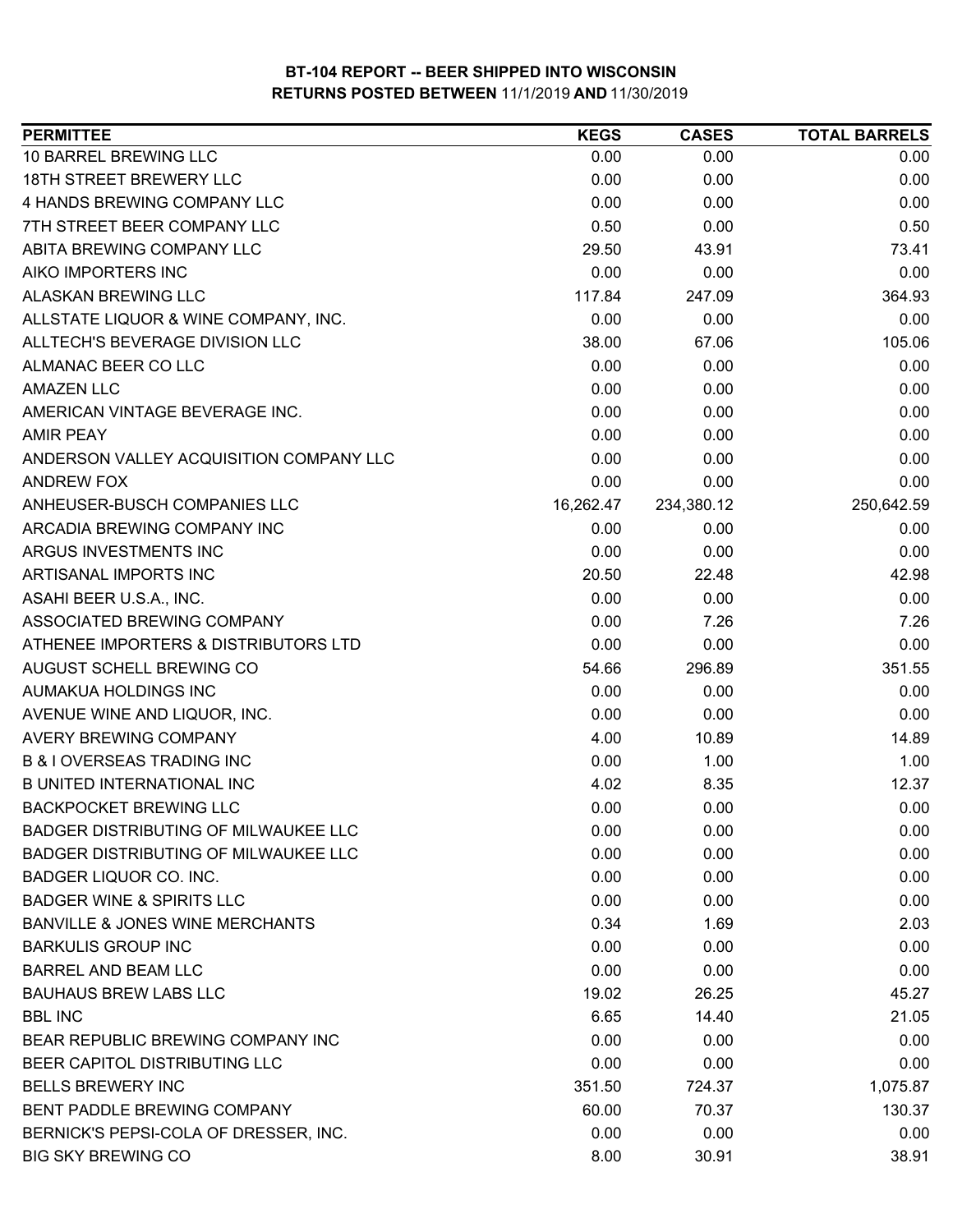| <b>PERMITTEE</b>                       | <b>KEGS</b> | <b>CASES</b> | <b>TOTAL BARRELS</b> |
|----------------------------------------|-------------|--------------|----------------------|
| BILL'S DISTRIBUTING, LTD.              | 0.00        | 0.00         | 0.00                 |
| <b>BINDING BRAUEREI USA INC</b>        | 5.11        | 88.03        | 93.14                |
| <b>BLACKROCKS BREWERY LLC</b>          | 41.00       | 54.50        | 95.50                |
| BLUE POINT BREWING COMPANY INC         | 0.00        | 0.00         | 0.00                 |
| <b>BLUME BRAUHAUS LLC</b>              | 1.00        | 0.39         | 1.39                 |
| <b>BOSTON BEER CORPORATION</b>         | 312.33      | 4,719.40     | 5,031.73             |
| <b>BOULDER BEER INC</b>                | 29.50       | 35.42        | 64.92                |
| BRASS FOUNDRY BREWING CO.              | 13.17       | 17.42        | 30.59                |
| BRAU BROTHERS BREWING COMPANY, LLC     | 6.67        | 5.22         | 11.89                |
| BREAKTHRU BEVERAGE GROUP LLC           | 0.00        | 0.00         | 0.00                 |
| BREAKTHRU BEVERAGE GROUP LLC           | 0.00        | 0.00         | 0.00                 |
| BREAKTHRU BEVERAGE WISCONSIN NORTH LLC | 0.00        | 0.00         | 0.00                 |
| <b>BRECKENRIDGE BREWERY LLC</b>        | 0.00        | 0.00         | 0.00                 |
| BREWDOG BREWING COMPANY LLC            | 0.00        | 0.00         | 0.00                 |
| <b>BRIAN EWING</b>                     | 8.01        | 38.31        | 46.32                |
| BRICKSTONE PRODUCTION BREWERY LLC      | 0.00        | 0.00         | 0.00                 |
| BROWN-FORMAN CORPORATION               | 0.00        | 62.20        | 62.20                |
| <b>BURIAL BEER CO LLC</b>              | 0.00        | 0.00         | 0.00                 |
| C.J.W., INC.                           | 0.00        | 0.00         | 0.00                 |
| CANAL STREET BREWING CO LLC            | 216.00      | 1,092.84     | 1,308.84             |
| CAPITOL-HUSTING COMPANY, INC.          | 0.00        | 0.00         | 0.00                 |
| CARRIAGE HOUSE IMPORTS, LTD.           | 0.00        | 297.70       | 297.70               |
| <b>CASA AGRIA LLC</b>                  | 0.00        | 0.00         | 0.00                 |
| CASCADE BREWING COMPANY LLC            | 0.00        | 0.00         | 0.00                 |
| CASEY BREWING AND BLENDING LLC         | 0.00        | 0.00         | 0.00                 |
| CENTRAL BEER IMPORT & EXPORT INC       | 0.00        | 0.00         | 0.00                 |
| <b>CHAD YAKOBSON</b>                   | 15.01       | 3.79         | 18.80                |
| CHAMPION BREWING COMPANY LLC           | 0.00        | 0.00         | 0.00                 |
| CHAS A BERNICK INC                     | 0.00        | 0.00         | 0.00                 |
| <b>CHASE HEALEY</b>                    | 0.00        | 0.00         | 0.00                 |
| <b>CHATHAM IMPORTS INC</b>             | 0.00        | 0.00         | 0.00                 |
| <b>CHICAGO BREW WERKS INC</b>          | 0.00        | 0.00         | 0.00                 |
| <b>CHRIS MICHNER</b>                   | 12.00       | 18.87        | 30.87                |
| <b>CHRISTIAN P SCHAEFER</b>            | 0.00        | 0.00         | 0.00                 |
| CITY BREWING COMPANY, LLC              | 0.00        | 0.00         | 0.00                 |
| <b>CLASSIC BREWING COMPANY</b>         | 0.00        | 0.00         | 0.00                 |
| COLD SPRING BREWING COMPANY            | 0.00        | 0.00         | 0.00                 |
| <b>COLLECTIVE ARTS USA LTD</b>         | 0.00        | 0.00         | 0.00                 |
| CORONADO BREWING COMPANY INC           | 13.04       | 39.87        | 52.91                |
| <b>CRACOVIA BRANDS INC</b>             | 0.00        | 0.00         | 0.00                 |
| CRAFT BREW ALLIANCE INC                | 0.00        | 0.00         | 0.00                 |
| <b>CRAFT REVOLUTION LLC</b>            | 20.50       | 42.66        | 63.16                |
| <b>CROOK &amp; MARKER LLC</b>          | 0.00        | 44.31        | 44.31                |
| <b>CROWN IMPORTS LLC</b>               | 0.00        | 15,267.25    | 15,267.25            |
| CRYSTAL LAKE BEER COMPANY              | 0.00        | 0.00         | 0.00                 |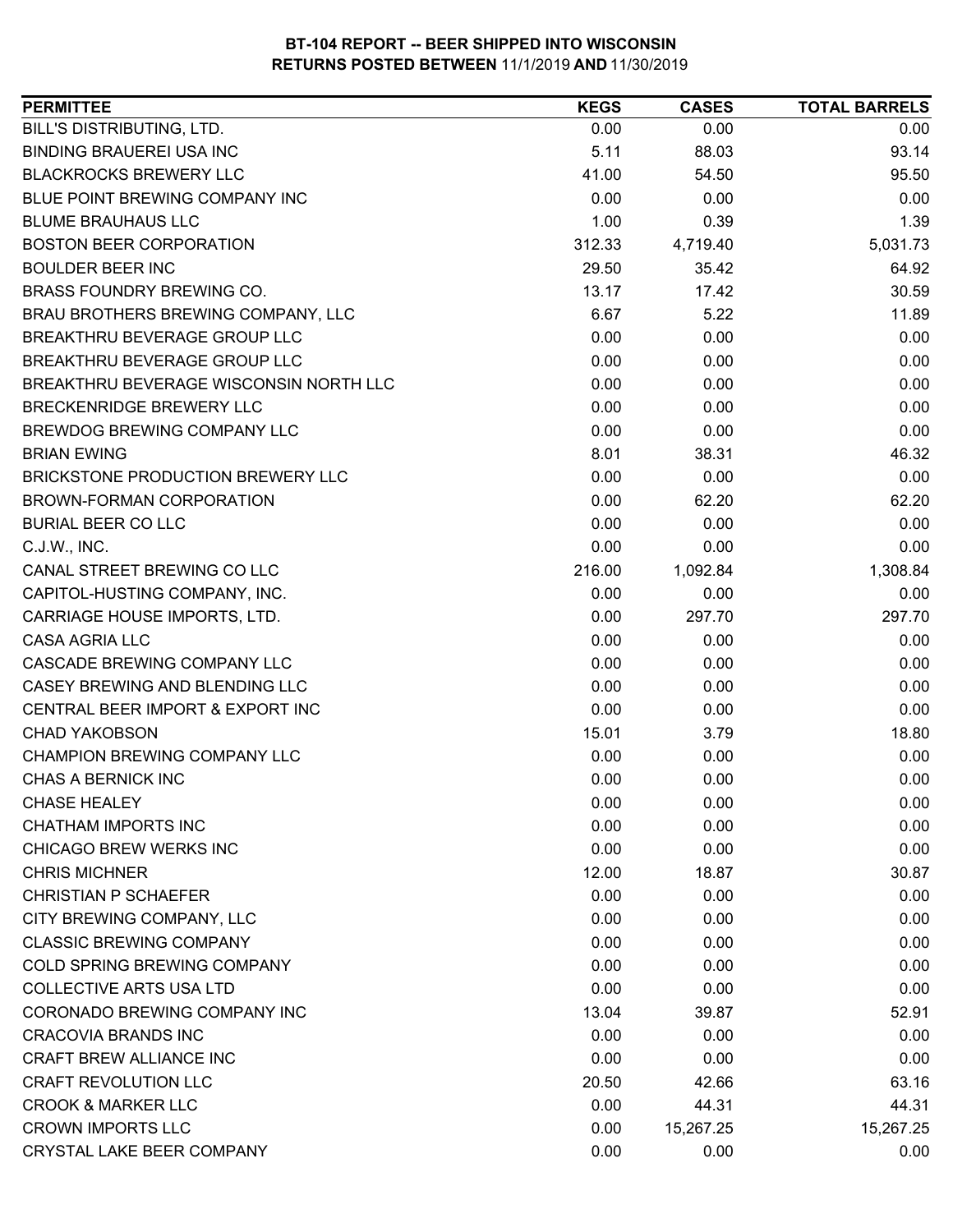| <b>PERMITTEE</b>                           | <b>KEGS</b> | <b>CASES</b> | <b>TOTAL BARRELS</b> |
|--------------------------------------------|-------------|--------------|----------------------|
| <b>CULMINATION BREWING COMPANY</b>         | 0.00        | 0.00         | 0.00                 |
| CUSTOM CALIFORNIA CRAFT BEER LLC           | 0.00        | 0.00         | 0.00                 |
| D&V INTERNATIONAL INC                      | 51.10       | 38.07        | 89.17                |
| DANGEROUS MAN BREWING COMPANY LLC          | 0.00        | 0.00         | 0.00                 |
| <b>DANNY RAKOVIC</b>                       | 0.00        | 0.00         | 0.00                 |
| DAPPER BREWING COMPANY LLC                 | 0.00        | 0.00         | 0.00                 |
| DEAN DISTRIBUTING, INC.                    | 0.00        | 0.00         | 0.00                 |
| DEAN DISTRIBUTING, INC.                    | 0.00        | 0.00         | 0.00                 |
| <b>DEBORAH MARIE WINTER</b>                | 0.00        | 0.00         | 0.00                 |
| DESCHUTES BREWERY INC                      | 43.83       | 65.96        | 109.79               |
| DESTIHL HOLDINGS LLC                       | 7.17        | 12.34        | 19.51                |
| DETROIT RIVERTOWN BREWING LLC              | 0.00        | 14.80        | 14.80                |
| DIAGEO BEER COMPANY USA                    | 512.37      | 2,778.94     | 3,291.31             |
| DISCOUNT LIQUOR, INC.                      | 0.00        | 0.00         | 0.00                 |
| DOANE DISTRIBUTING, INC.                   | 0.00        | 0.00         | 0.00                 |
| DOGFISH HEAD CRAFT BREWERY LLC             | 50.49       | 164.77       | 215.26               |
| <b>DOYNA LTD</b>                           | 0.00        | 0.00         | 0.00                 |
| DREKKER BREWING COMPANY LLC                | 15.33       | 92.91        | 108.24               |
| DUVEL MOORTGAT USA LTD                     | 7.46        | 125.03       | 132.49               |
| DYNAMITE BREWING LLC                       | 0.66        | 5.66         | 6.32                 |
| E & J GALLO WINERY                         | 0.00        | 10.50        | 10.50                |
| EASTERN LIQUORS USA INC                    | 0.00        | 0.00         | 0.00                 |
| EINSTOK BEER COMPANY LP                    | 0.00        | 0.00         | 0.00                 |
| EL DORADO BEVERAGE CO                      | 0.00        | 11.24        | 11.24                |
| ELYSIAN BREWING COMPANY INC                | 0.00        | 0.00         | 0.00                 |
| EPIC BREWING COMPANY LLC                   | 0.00        | 0.00         | 0.00                 |
| EPIC BREWING COMPANY LLC                   | 57.50       | 65.73        | 123.23               |
| <b>EQUILIBRIUM BREWERY LLC</b>             | 0.00        | 0.00         | 0.00                 |
| <b>FABIANO BROTHERS - WISCONSIN LLC</b>    | 0.00        | 0.00         | 0.00                 |
| <b>FAIR STATE BREWING COOPERATIVE</b>      | 62.67       | 88.30        | 150.97               |
| <b>FINNEGANS BREW CO LLC</b>               | 5.33        | 2.69         | 8.02                 |
| <b>FISH BREWING CO</b>                     | 0.00        | 0.00         | 0.00                 |
| FLANIGAN DISTRIBUTING OF DOOR COUNTY, INC. | 0.00        | 0.00         | 0.00                 |
| FLYING DOG BREWERY LLLP                    | 0.00        | 0.00         | 0.00                 |
| FORBIDDEN ROOT, A BENEFIT LLC              | 0.00        | 0.00         | 0.00                 |
| FOUR SEASONS BEER DISTRIBUTORS INC         | 0.00        | 0.00         | 0.00                 |
| FRANK BEER DISTRIBUTORS, INC.              | 0.00        | 0.00         | 0.00                 |
| FRANK BEER SOUTH LLC                       | 0.00        | 0.00         | 0.00                 |
| FRANK LIQUOR COMPANY, INC.                 | 0.00        | 0.00         | 0.00                 |
| FRANK LIQUORS OF LA CROSSE, INC.           | 0.00        | 0.00         | 0.00                 |
| FRED R KARM JR                             | 1.00        | 5.53         | 6.53                 |
| FULTON STREET BREWERY LLC                  | 0.00        | 0.00         | 0.00                 |
| <b>G &amp; F DISTRIBUTING INC</b>          | 0.00        | 0.00         | 0.00                 |
| <b>G K SKAGGS INC</b>                      | 0.00        | 0.00         | 0.00                 |
| <b>GELOSO BEVERAGE GROUP LLC</b>           | 0.00        |              | 15.35                |
|                                            |             | 15.35        |                      |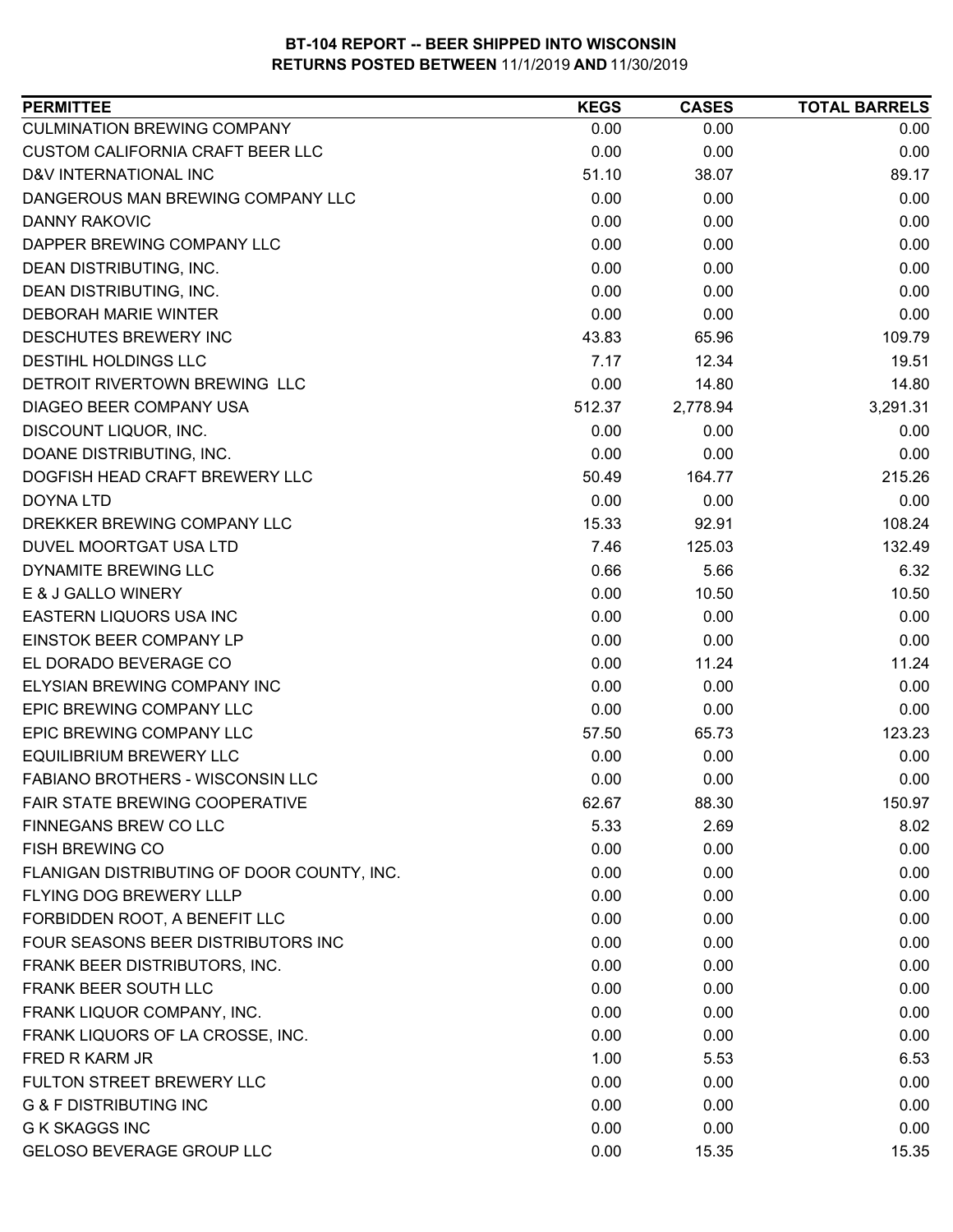| <b>PERMITTEE</b>                                  | <b>KEGS</b> | <b>CASES</b> | <b>TOTAL BARRELS</b> |
|---------------------------------------------------|-------------|--------------|----------------------|
| GENERAL BEER DISTRIBUTORS CO.                     | 0.00        | 0.00         | 0.00                 |
| GENERAL BEER DISTRIBUTORS CO. - MILWAUKEE         | 0.00        | 0.00         | 0.00                 |
| GENERAL BEER-NORTHEAST INC                        | 0.00        | 0.00         | 0.00                 |
| GENERAL BEER-NORTHEAST INC                        | 0.00        | 0.00         | 0.00                 |
| GENERAL BEER-NORTHWEST, INC.                      | 0.00        | 0.00         | 0.00                 |
| GENERAL BEER-NORTHWEST, INC.                      | 0.00        | 0.00         | 0.00                 |
| GENERAL BEER-NORTHWEST, INC.                      | 0.00        | 0.00         | 0.00                 |
| GENERAL BEVERAGE SALES CO.                        | 0.00        | 0.00         | 0.00                 |
| GENERAL BEVERAGE SALES CO. - OSHKOSH              | 0.00        | 0.00         | 0.00                 |
| GENERAL BEVERAGE SALES CO.-MILWAUKEE              | 0.00        | 0.00         | 0.00                 |
| <b>GLOBAL VILLAGE IMPORTS LLC</b>                 | 0.00        | 8.13         | 8.13                 |
| <b>GMB PARTNERS LLC</b>                           | 28.67       | 112.65       | 141.32               |
| <b>GO CRAFT BIER, INC</b>                         | 103.00      | 0.00         | 103.00               |
| <b>GOOD OMEN BOTTLING LLC</b>                     | 0.00        | 0.00         | 0.00                 |
| <b>GRAYSCALE BREWING LLC</b>                      | 0.00        | 0.00         | 0.00                 |
| <b>GREAT CENTRAL BREWING LLC</b>                  | 0.00        | 0.00         | 0.00                 |
| <b>GREGORY S HARDMAN</b>                          | 0.00        | 0.00         | 0.00                 |
| H C FOODS CO LTD                                  | 0.00        | 0.00         | 0.00                 |
| HAILSTORM BREWING CO LLC                          | 0.00        | 0.00         | 0.00                 |
| HARPOON DISTRIBUTING COMPANY                      | 31.25       | 38.13        | 69.38                |
| <b>HARRIS BREWING LLC</b>                         | 0.00        | 0.00         | 0.00                 |
| HEINEKEN USA INCORPORATED                         | 140.31      | 3,261.25     | 3,401.56             |
| HENDRICKS BEVERAGE, INC.                          | 0.00        | 0.00         | 0.00                 |
| HIGH COUNTRY BREWERY INC                          | 0.00        | 0.00         | 0.00                 |
| HOFBRAUHAUS OF AMERICA, LLC                       | 94.60       | 1.08         | 95.68                |
| <b>HOME BREW MART INC</b>                         | 0.00        | 101.50       | 101.50               |
| HOP BUTCHER FOR THE WORLD LLC                     | 0.00        | 0.00         | 0.00                 |
| <b>HOPS AND GRAIN LLC</b>                         | 0.00        | 0.00         | 0.00                 |
| HUMBOLDT STREET COLLECTIVE LLC                    | 0.00        | 0.00         | 0.00                 |
| <b>ILLYRIAN IMPORT INC</b>                        | 0.00        | 0.00         | 0.00                 |
| <b>INDEED BREWING COMPANY LLC</b>                 | 42.54       | 89.35        | 131.89               |
| <b>INDIAN PEAKS BREWING COMPANY</b>               | 25.33       | 78.38        | 103.71               |
| <b>INTERNATIONAL DISTILLERS &amp; VINTERS LTD</b> | 0.00        | 0.00         | 0.00                 |
| <b>INTERTRADE USA COMPANY</b>                     | 0.00        | 0.08         | 0.08                 |
| <b>IRON HORSE BEVERAGE LLC</b>                    | 0.00        | 46.60        | 46.60                |
| <b>ISLAND CITY BREWING COMPANY LLC</b>            | 3.66        | 0.00         | 3.66                 |
| J. WAKEFIELD BREWING, LLC                         | 0.00        | 0.00         | 0.00                 |
| <b>JAW PROPERTIES LLC</b>                         | 0.00        | 0.00         | 0.00                 |
| <b>JDZ INC</b>                                    | 0.00        | 0.00         | 0.00                 |
| <b>JOHN J COLLETTI</b>                            | 0.00        | 0.00         | 0.00                 |
| JOHNSON BROTHERS OF WISCONSIN INC                 | 0.00        | 0.00         | 0.00                 |
| <b>JOSHUA DETH</b>                                | 62.00       | 171.82       | 233.82               |
| <b>JUSTIN STRAYER</b>                             | 0.00        | 0.00         | 0.00                 |
| KAY BEER DISTRIBUTING, INC.                       | 0.00        | 0.00         | 0.00                 |
| KEWEENAW BREWING CO LLC                           | 41.75       | 13.06        | 54.81                |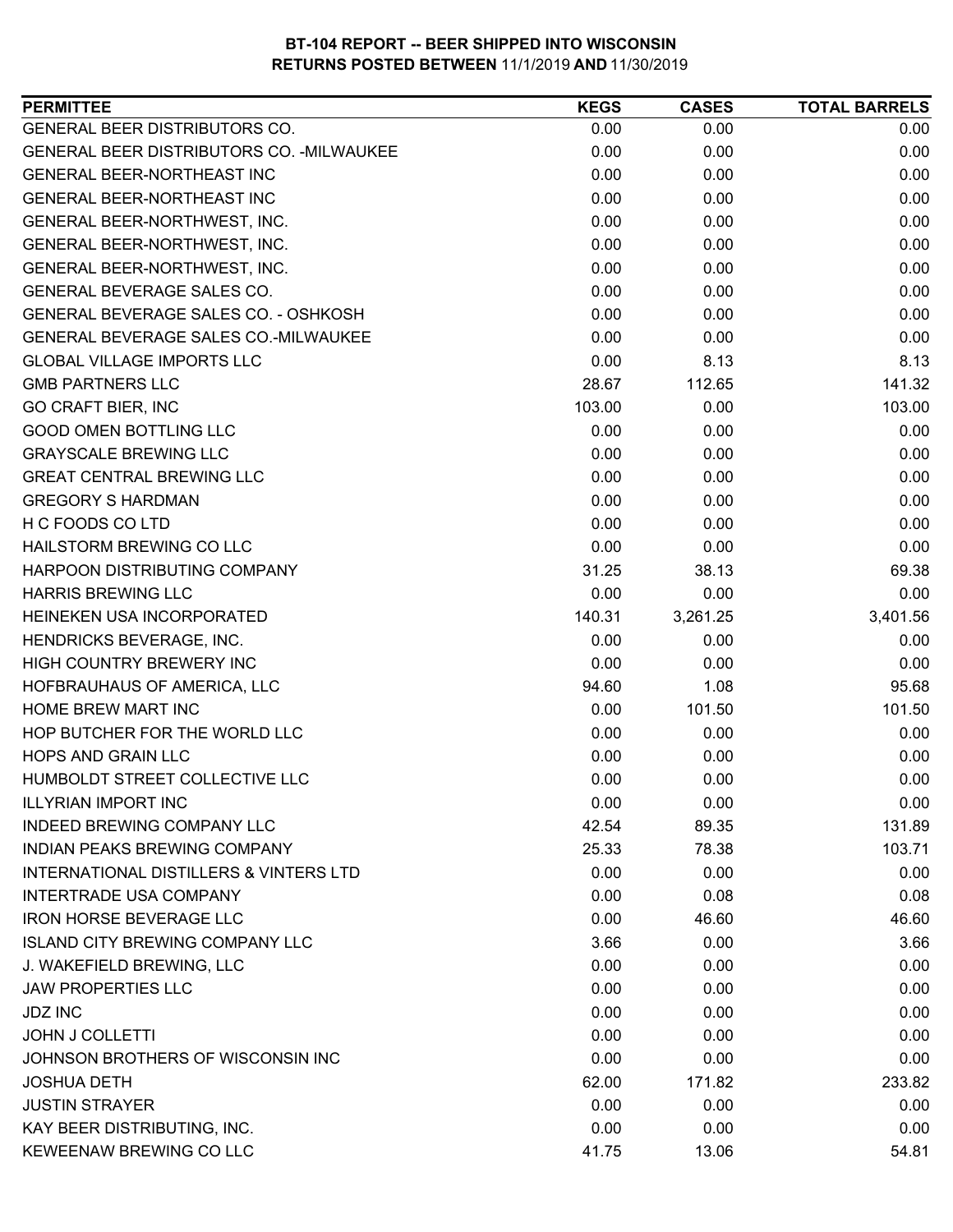| <b>PERMITTEE</b>                      | <b>KEGS</b> | <b>CASES</b> | <b>TOTAL BARRELS</b> |
|---------------------------------------|-------------|--------------|----------------------|
| KLOCKOW BREWING COMPANY INC           | 0.00        | 0.00         | 0.00                 |
| KOJIMA & INTERNATIONAL ASSOCIATES INC | 0.00        | 0.00         | 0.00                 |
| KREBS BREWING CO., INC.               | 6.70        | 8.70         | 15.40                |
| <b>KROMBACHER USA LLC</b>             | 0.00        | 0.00         | 0.00                 |
| KUHNHENN BREWING CO LLC               | 0.00        | 0.00         | 0.00                 |
| KYSELA PERE ET FILS LTD               | 0.00        | 0.00         | 0.00                 |
| LA CROSSE BEVERAGE LLC                | 0.00        | 0.00         | 0.00                 |
| LABATT USA OPERATING CO LLC           | 0.00        | 995.90       | 995.90               |
| <b>LAGUNITAS BREWING CO</b>           | 234.00      | 346.85       | 580.85               |
| LAKE SUPERIOR BREWING CO LLC          | 32.83       | 45.58        | 78.41                |
| LAKE ZURICH BREWING COMPANY, LLC      | 0.00        | 0.00         | 0.00                 |
| LARRY'S DISTRIBUTING CO., INC.        | 0.00        | 0.00         | 0.00                 |
| LEE BEVERAGE OF WISCONSIN LLC         | 0.00        | 0.00         | 0.00                 |
| LEE BEVERAGE OF WISCONSIN LLC         | 0.00        | 0.00         | 0.00                 |
| LEE BEVERAGE OF WISCONSIN LLC         | 0.00        | 0.00         | 0.00                 |
| LEFT COAST BREWING CO                 | 0.00        | 0.00         | 0.00                 |
| <b>LENA BEVERAGE COMPANY</b>          | 0.67        | 0.15         | 0.82                 |
| LIFT BRIDGE BREWING TECHNOLOGIES LLC  | 7.51        | 36.02        | 43.53                |
| LOUIS GLUNZ BEER INC                  | 36.31       | 84.43        | 120.74               |
| <b>LUPULIN BREWING LLC</b>            | 0.83        | 3.03         | 3.86                 |
| MAINE BEER COMPANY, LLC               | 8.34        | 6.34         | 14.68                |
| <b>MANKATO BREWERY LLC</b>            | 0.00        | 0.00         | 0.00                 |
| MARK ANTHONY BRANDS INC               | 0.00        | 10,544.64    | 10,544.64            |
| MASSACHUSETTS BEVERAGE ALLIANCE LLC   | 0.00        | 0.00         | 0.00                 |
| MERCHANT DU VIN CORPORATION           | 0.43        | 9.56         | 9.99                 |
| METROPOLITAN BREWING LLC              | 0.00        | 0.00         | 0.00                 |
| <b>MHW LTD</b>                        | 41.37       | 27.08        | 68.45                |
| MIA BREWERY CO. INC.                  | 3.33        | 0.00         | 3.33                 |
| MICHAEL G ANSAY                       | 0.00        | 0.00         | 0.00                 |
| MICHAUD DISTRIBUTING INC              | 0.00        | 0.00         | 0.00                 |
| MIGHTY SWELL COCKTAIL COMPANY LLC     | 0.00        | 0.00         | 0.00                 |
| MIKERPHONE BREWING LLC                | 0.00        | 0.00         | 0.00                 |
| MILLERCOORS LLC                       | 427.50      | 12,859.33    | 13,286.83            |
| MODERN TIMES DRINKS, INC              | 0.00        | 0.00         | 0.00                 |
| MONKLESS BREWING LLC                  | 0.00        | 0.00         | 0.00                 |
| MOR-DALL ENTERPRISES INC.             | 0.00        | 0.00         | 0.00                 |
| MOTHER LODE BREWING LLC               | 0.00        | 0.00         | 0.00                 |
| MUTUAL WHOLESALE LIQUOR INC           | 0.00        | 0.00         | 0.00                 |
| <b>NDC SYSTEMS LP</b>                 | 160.61      | 0.00         | 160.61               |
| NEBRASKA BREWING CO INC               | 0.00        | 0.00         | 0.00                 |
| NEW BELGIUM BREWING COMPANY INC       | 168.16      | 806.48       | 974.64               |
| NEW HOLLAND BREWING CO LLC            | 0.00        | 0.00         | 0.00                 |
| NEW YORK MUTUAL TRADING CO INC        | 0.00        | 1.07         | 1.07                 |
| NOELKE DISTRIBUTORS, INC.             | 0.00        | 0.00         | 0.00                 |
| NORTH COAST BREWING CO INC            | 4.50        | 17.42        | 21.92                |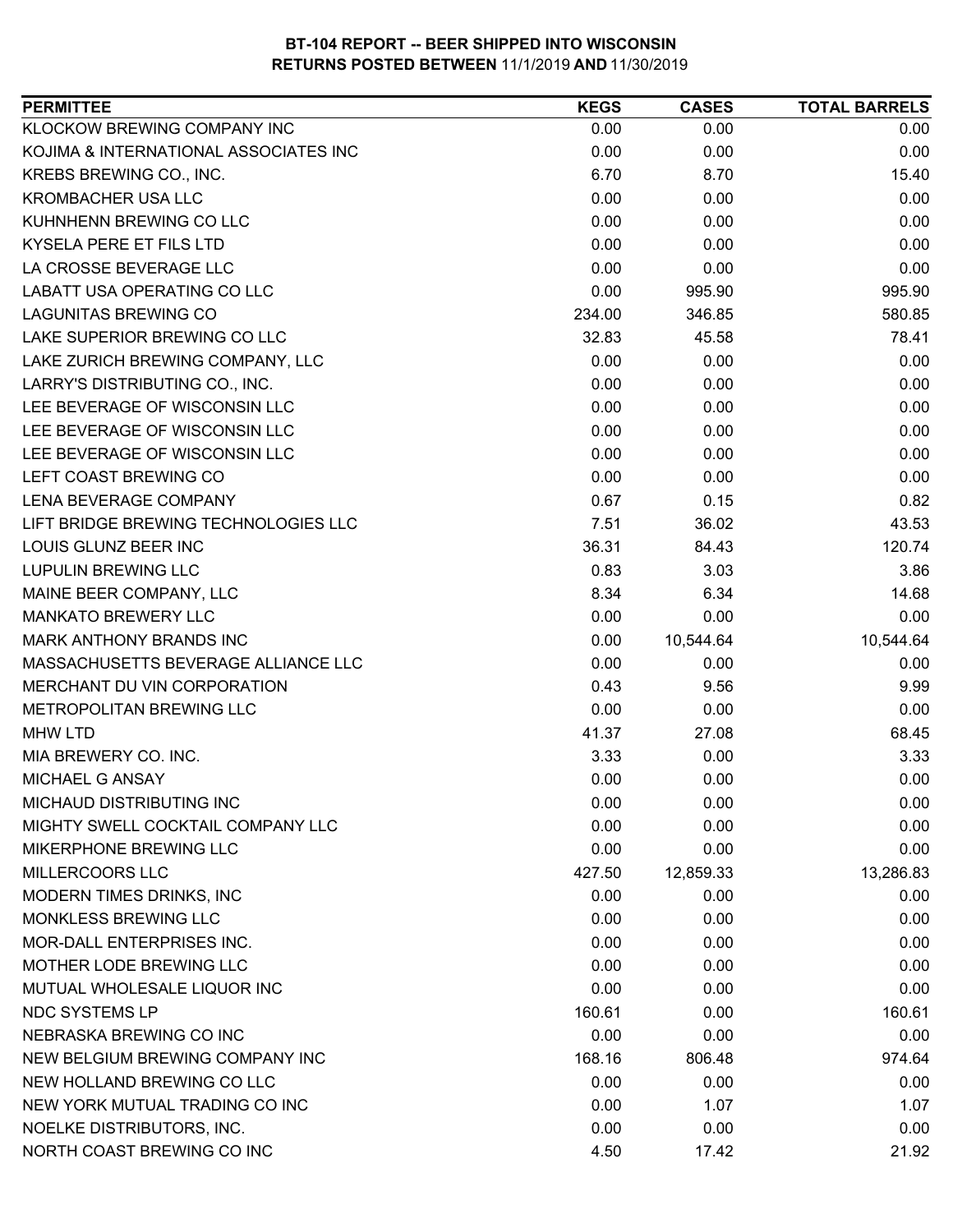| NORTHERN UNITED BREWING COMPANY, LLC<br>0.00<br>0.00<br>0.00<br>NOUVEAU VENTURES LLC<br>0.00<br>0.00<br>0.00<br>ODELL BREWING COMPANY<br>132.15<br>46.50<br>85.65<br>5.07<br>OFF-KILTER BREWING INC<br>2.75<br>2.32<br>ONION PUB & BREWERY INC<br>0.00<br>0.00<br>0.00<br>OREGON BREWING COMPANY INC<br>0.00<br>0.00<br>0.00<br>OSKAR BLUES BREWERY LLC<br>129.67<br>152.50<br>22.83<br>OTHER HALF BREWING COMPANY, INC<br>0.00<br>0.00<br>0.00<br>OTT SCHWEITZER DISTRIBUTORSHIP, INC.<br>0.00<br>0.00<br>0.00<br><b>OUTER RANGE INC</b><br>0.00<br>0.00<br>0.00<br>PABST BREWING COMPANY LLC<br>71.99<br>579.86<br>651.85<br>PALS BREWING COMPANY, LLC<br>0.00<br>0.00<br>0.00<br>PAMPA BEVERAGES LLC<br>0.00<br>0.00<br>0.00<br>PARK RIDGE DISTRIBUTING, INC.<br>0.00<br>0.00<br>0.00<br>PATERNO IMPORTS LTD<br>0.00<br>0.00<br>0.00<br>499.80<br>PAULANER USA LLC<br>173.42<br>326.38<br>PEHLER DISTRIBUTING, INC.<br>0.00<br>0.00<br>0.00<br>PERENNIAL PARTNERS LLC<br>0.00<br>0.00<br>0.00<br>PHIL KNUTSEN<br>0.00<br>0.00<br>0.00<br>0.00<br>0.00<br>PHILLIPS WINE COMPANY<br>0.00<br>PIPEWORKS PRODUCTION LLC<br>0.00<br>0.00<br>0.00<br>PRO-LIQUITECH LLC<br>0.00<br>0.00<br>0.00<br>RATAS WHOLESALE LIQUOR COMPANY<br>0.00<br>0.00<br>0.00<br>0.00<br>0.00<br>0.00<br><b>RAVEN BRANDS INC</b><br>0.00<br><b>REEDS INC</b><br>0.00<br>0.00<br>0.00<br>0.00<br>RENEGADE BREWING COMPANY LLC<br>0.00<br>RHINEGEIST, LLC<br>0.00<br>0.00<br>0.00<br>RIO BRAVO BREWING COMPANY<br>0.00<br>0.00<br>0.00<br>0.00<br>0.00<br>S. & S. DISTRIBUTING, INC.<br>0.00<br>S. & S. DISTRIBUTING, INC.<br>0.00<br>0.00<br>0.00<br>5.10<br>55.79<br>SAPPORO USA INC<br>50.69<br>SARATOGA LIQUOR CO., INC.<br>0.00<br>0.00<br>0.00<br>23.52<br>SAUGATUCK BREWING COMPANY INC<br>9.00<br>14.52<br>42.03<br><b>SHANE WELCH</b><br>3.33<br>38.70<br>0.43<br>23.53<br>SHELTON BROTHERS INC<br>23.10<br>SHORTS BREWING COMPANY<br>75.02<br>31.83<br>43.19<br>SIERRA NEVADA BREWING COMPANY<br>669.29<br>72.19<br>597.10<br>SINGHA NORTH AMERICA INC<br>0.00<br>0.00<br>0.00<br>SOCIABLE CIDER WERKS LLC<br>0.00<br>0.58<br>0.58<br>SOLEMN OATH BREWERY LLC<br>11.67<br>11.13<br>22.80<br>SOUTHERN GRIST BREWING COMPANY<br>0.00<br>0.00<br>0.00<br>SOUTHERN TIER BREWING COMPANY LLC<br>25.02<br>73.21<br>98.23<br>0.00<br>SP3 LLC<br>0.00<br>0.00<br><b>SPIRAL BREWERY LLC</b><br>0.34<br>0.00<br>0.34<br>SRB OPERATIONS LLC<br>0.00<br>0.00<br>0.00 | <b>PERMITTEE</b> | <b>KEGS</b> | <b>CASES</b> | <b>TOTAL BARRELS</b> |
|-----------------------------------------------------------------------------------------------------------------------------------------------------------------------------------------------------------------------------------------------------------------------------------------------------------------------------------------------------------------------------------------------------------------------------------------------------------------------------------------------------------------------------------------------------------------------------------------------------------------------------------------------------------------------------------------------------------------------------------------------------------------------------------------------------------------------------------------------------------------------------------------------------------------------------------------------------------------------------------------------------------------------------------------------------------------------------------------------------------------------------------------------------------------------------------------------------------------------------------------------------------------------------------------------------------------------------------------------------------------------------------------------------------------------------------------------------------------------------------------------------------------------------------------------------------------------------------------------------------------------------------------------------------------------------------------------------------------------------------------------------------------------------------------------------------------------------------------------------------------------------------------------------------------------------------------------------------------------------------------------------------------------------------------------------------------------------------------------------------------------------------------------------------------------------------------------------------------------------------------------------------------------------------------------------------------------------------------------------------------------------------------------------------------------------------------|------------------|-------------|--------------|----------------------|
|                                                                                                                                                                                                                                                                                                                                                                                                                                                                                                                                                                                                                                                                                                                                                                                                                                                                                                                                                                                                                                                                                                                                                                                                                                                                                                                                                                                                                                                                                                                                                                                                                                                                                                                                                                                                                                                                                                                                                                                                                                                                                                                                                                                                                                                                                                                                                                                                                                         |                  |             |              |                      |
|                                                                                                                                                                                                                                                                                                                                                                                                                                                                                                                                                                                                                                                                                                                                                                                                                                                                                                                                                                                                                                                                                                                                                                                                                                                                                                                                                                                                                                                                                                                                                                                                                                                                                                                                                                                                                                                                                                                                                                                                                                                                                                                                                                                                                                                                                                                                                                                                                                         |                  |             |              |                      |
|                                                                                                                                                                                                                                                                                                                                                                                                                                                                                                                                                                                                                                                                                                                                                                                                                                                                                                                                                                                                                                                                                                                                                                                                                                                                                                                                                                                                                                                                                                                                                                                                                                                                                                                                                                                                                                                                                                                                                                                                                                                                                                                                                                                                                                                                                                                                                                                                                                         |                  |             |              |                      |
|                                                                                                                                                                                                                                                                                                                                                                                                                                                                                                                                                                                                                                                                                                                                                                                                                                                                                                                                                                                                                                                                                                                                                                                                                                                                                                                                                                                                                                                                                                                                                                                                                                                                                                                                                                                                                                                                                                                                                                                                                                                                                                                                                                                                                                                                                                                                                                                                                                         |                  |             |              |                      |
|                                                                                                                                                                                                                                                                                                                                                                                                                                                                                                                                                                                                                                                                                                                                                                                                                                                                                                                                                                                                                                                                                                                                                                                                                                                                                                                                                                                                                                                                                                                                                                                                                                                                                                                                                                                                                                                                                                                                                                                                                                                                                                                                                                                                                                                                                                                                                                                                                                         |                  |             |              |                      |
|                                                                                                                                                                                                                                                                                                                                                                                                                                                                                                                                                                                                                                                                                                                                                                                                                                                                                                                                                                                                                                                                                                                                                                                                                                                                                                                                                                                                                                                                                                                                                                                                                                                                                                                                                                                                                                                                                                                                                                                                                                                                                                                                                                                                                                                                                                                                                                                                                                         |                  |             |              |                      |
|                                                                                                                                                                                                                                                                                                                                                                                                                                                                                                                                                                                                                                                                                                                                                                                                                                                                                                                                                                                                                                                                                                                                                                                                                                                                                                                                                                                                                                                                                                                                                                                                                                                                                                                                                                                                                                                                                                                                                                                                                                                                                                                                                                                                                                                                                                                                                                                                                                         |                  |             |              |                      |
|                                                                                                                                                                                                                                                                                                                                                                                                                                                                                                                                                                                                                                                                                                                                                                                                                                                                                                                                                                                                                                                                                                                                                                                                                                                                                                                                                                                                                                                                                                                                                                                                                                                                                                                                                                                                                                                                                                                                                                                                                                                                                                                                                                                                                                                                                                                                                                                                                                         |                  |             |              |                      |
|                                                                                                                                                                                                                                                                                                                                                                                                                                                                                                                                                                                                                                                                                                                                                                                                                                                                                                                                                                                                                                                                                                                                                                                                                                                                                                                                                                                                                                                                                                                                                                                                                                                                                                                                                                                                                                                                                                                                                                                                                                                                                                                                                                                                                                                                                                                                                                                                                                         |                  |             |              |                      |
|                                                                                                                                                                                                                                                                                                                                                                                                                                                                                                                                                                                                                                                                                                                                                                                                                                                                                                                                                                                                                                                                                                                                                                                                                                                                                                                                                                                                                                                                                                                                                                                                                                                                                                                                                                                                                                                                                                                                                                                                                                                                                                                                                                                                                                                                                                                                                                                                                                         |                  |             |              |                      |
|                                                                                                                                                                                                                                                                                                                                                                                                                                                                                                                                                                                                                                                                                                                                                                                                                                                                                                                                                                                                                                                                                                                                                                                                                                                                                                                                                                                                                                                                                                                                                                                                                                                                                                                                                                                                                                                                                                                                                                                                                                                                                                                                                                                                                                                                                                                                                                                                                                         |                  |             |              |                      |
|                                                                                                                                                                                                                                                                                                                                                                                                                                                                                                                                                                                                                                                                                                                                                                                                                                                                                                                                                                                                                                                                                                                                                                                                                                                                                                                                                                                                                                                                                                                                                                                                                                                                                                                                                                                                                                                                                                                                                                                                                                                                                                                                                                                                                                                                                                                                                                                                                                         |                  |             |              |                      |
|                                                                                                                                                                                                                                                                                                                                                                                                                                                                                                                                                                                                                                                                                                                                                                                                                                                                                                                                                                                                                                                                                                                                                                                                                                                                                                                                                                                                                                                                                                                                                                                                                                                                                                                                                                                                                                                                                                                                                                                                                                                                                                                                                                                                                                                                                                                                                                                                                                         |                  |             |              |                      |
|                                                                                                                                                                                                                                                                                                                                                                                                                                                                                                                                                                                                                                                                                                                                                                                                                                                                                                                                                                                                                                                                                                                                                                                                                                                                                                                                                                                                                                                                                                                                                                                                                                                                                                                                                                                                                                                                                                                                                                                                                                                                                                                                                                                                                                                                                                                                                                                                                                         |                  |             |              |                      |
|                                                                                                                                                                                                                                                                                                                                                                                                                                                                                                                                                                                                                                                                                                                                                                                                                                                                                                                                                                                                                                                                                                                                                                                                                                                                                                                                                                                                                                                                                                                                                                                                                                                                                                                                                                                                                                                                                                                                                                                                                                                                                                                                                                                                                                                                                                                                                                                                                                         |                  |             |              |                      |
|                                                                                                                                                                                                                                                                                                                                                                                                                                                                                                                                                                                                                                                                                                                                                                                                                                                                                                                                                                                                                                                                                                                                                                                                                                                                                                                                                                                                                                                                                                                                                                                                                                                                                                                                                                                                                                                                                                                                                                                                                                                                                                                                                                                                                                                                                                                                                                                                                                         |                  |             |              |                      |
|                                                                                                                                                                                                                                                                                                                                                                                                                                                                                                                                                                                                                                                                                                                                                                                                                                                                                                                                                                                                                                                                                                                                                                                                                                                                                                                                                                                                                                                                                                                                                                                                                                                                                                                                                                                                                                                                                                                                                                                                                                                                                                                                                                                                                                                                                                                                                                                                                                         |                  |             |              |                      |
|                                                                                                                                                                                                                                                                                                                                                                                                                                                                                                                                                                                                                                                                                                                                                                                                                                                                                                                                                                                                                                                                                                                                                                                                                                                                                                                                                                                                                                                                                                                                                                                                                                                                                                                                                                                                                                                                                                                                                                                                                                                                                                                                                                                                                                                                                                                                                                                                                                         |                  |             |              |                      |
|                                                                                                                                                                                                                                                                                                                                                                                                                                                                                                                                                                                                                                                                                                                                                                                                                                                                                                                                                                                                                                                                                                                                                                                                                                                                                                                                                                                                                                                                                                                                                                                                                                                                                                                                                                                                                                                                                                                                                                                                                                                                                                                                                                                                                                                                                                                                                                                                                                         |                  |             |              |                      |
|                                                                                                                                                                                                                                                                                                                                                                                                                                                                                                                                                                                                                                                                                                                                                                                                                                                                                                                                                                                                                                                                                                                                                                                                                                                                                                                                                                                                                                                                                                                                                                                                                                                                                                                                                                                                                                                                                                                                                                                                                                                                                                                                                                                                                                                                                                                                                                                                                                         |                  |             |              |                      |
|                                                                                                                                                                                                                                                                                                                                                                                                                                                                                                                                                                                                                                                                                                                                                                                                                                                                                                                                                                                                                                                                                                                                                                                                                                                                                                                                                                                                                                                                                                                                                                                                                                                                                                                                                                                                                                                                                                                                                                                                                                                                                                                                                                                                                                                                                                                                                                                                                                         |                  |             |              |                      |
|                                                                                                                                                                                                                                                                                                                                                                                                                                                                                                                                                                                                                                                                                                                                                                                                                                                                                                                                                                                                                                                                                                                                                                                                                                                                                                                                                                                                                                                                                                                                                                                                                                                                                                                                                                                                                                                                                                                                                                                                                                                                                                                                                                                                                                                                                                                                                                                                                                         |                  |             |              |                      |
|                                                                                                                                                                                                                                                                                                                                                                                                                                                                                                                                                                                                                                                                                                                                                                                                                                                                                                                                                                                                                                                                                                                                                                                                                                                                                                                                                                                                                                                                                                                                                                                                                                                                                                                                                                                                                                                                                                                                                                                                                                                                                                                                                                                                                                                                                                                                                                                                                                         |                  |             |              |                      |
|                                                                                                                                                                                                                                                                                                                                                                                                                                                                                                                                                                                                                                                                                                                                                                                                                                                                                                                                                                                                                                                                                                                                                                                                                                                                                                                                                                                                                                                                                                                                                                                                                                                                                                                                                                                                                                                                                                                                                                                                                                                                                                                                                                                                                                                                                                                                                                                                                                         |                  |             |              |                      |
|                                                                                                                                                                                                                                                                                                                                                                                                                                                                                                                                                                                                                                                                                                                                                                                                                                                                                                                                                                                                                                                                                                                                                                                                                                                                                                                                                                                                                                                                                                                                                                                                                                                                                                                                                                                                                                                                                                                                                                                                                                                                                                                                                                                                                                                                                                                                                                                                                                         |                  |             |              |                      |
|                                                                                                                                                                                                                                                                                                                                                                                                                                                                                                                                                                                                                                                                                                                                                                                                                                                                                                                                                                                                                                                                                                                                                                                                                                                                                                                                                                                                                                                                                                                                                                                                                                                                                                                                                                                                                                                                                                                                                                                                                                                                                                                                                                                                                                                                                                                                                                                                                                         |                  |             |              |                      |
|                                                                                                                                                                                                                                                                                                                                                                                                                                                                                                                                                                                                                                                                                                                                                                                                                                                                                                                                                                                                                                                                                                                                                                                                                                                                                                                                                                                                                                                                                                                                                                                                                                                                                                                                                                                                                                                                                                                                                                                                                                                                                                                                                                                                                                                                                                                                                                                                                                         |                  |             |              |                      |
|                                                                                                                                                                                                                                                                                                                                                                                                                                                                                                                                                                                                                                                                                                                                                                                                                                                                                                                                                                                                                                                                                                                                                                                                                                                                                                                                                                                                                                                                                                                                                                                                                                                                                                                                                                                                                                                                                                                                                                                                                                                                                                                                                                                                                                                                                                                                                                                                                                         |                  |             |              |                      |
|                                                                                                                                                                                                                                                                                                                                                                                                                                                                                                                                                                                                                                                                                                                                                                                                                                                                                                                                                                                                                                                                                                                                                                                                                                                                                                                                                                                                                                                                                                                                                                                                                                                                                                                                                                                                                                                                                                                                                                                                                                                                                                                                                                                                                                                                                                                                                                                                                                         |                  |             |              |                      |
|                                                                                                                                                                                                                                                                                                                                                                                                                                                                                                                                                                                                                                                                                                                                                                                                                                                                                                                                                                                                                                                                                                                                                                                                                                                                                                                                                                                                                                                                                                                                                                                                                                                                                                                                                                                                                                                                                                                                                                                                                                                                                                                                                                                                                                                                                                                                                                                                                                         |                  |             |              |                      |
|                                                                                                                                                                                                                                                                                                                                                                                                                                                                                                                                                                                                                                                                                                                                                                                                                                                                                                                                                                                                                                                                                                                                                                                                                                                                                                                                                                                                                                                                                                                                                                                                                                                                                                                                                                                                                                                                                                                                                                                                                                                                                                                                                                                                                                                                                                                                                                                                                                         |                  |             |              |                      |
|                                                                                                                                                                                                                                                                                                                                                                                                                                                                                                                                                                                                                                                                                                                                                                                                                                                                                                                                                                                                                                                                                                                                                                                                                                                                                                                                                                                                                                                                                                                                                                                                                                                                                                                                                                                                                                                                                                                                                                                                                                                                                                                                                                                                                                                                                                                                                                                                                                         |                  |             |              |                      |
|                                                                                                                                                                                                                                                                                                                                                                                                                                                                                                                                                                                                                                                                                                                                                                                                                                                                                                                                                                                                                                                                                                                                                                                                                                                                                                                                                                                                                                                                                                                                                                                                                                                                                                                                                                                                                                                                                                                                                                                                                                                                                                                                                                                                                                                                                                                                                                                                                                         |                  |             |              |                      |
|                                                                                                                                                                                                                                                                                                                                                                                                                                                                                                                                                                                                                                                                                                                                                                                                                                                                                                                                                                                                                                                                                                                                                                                                                                                                                                                                                                                                                                                                                                                                                                                                                                                                                                                                                                                                                                                                                                                                                                                                                                                                                                                                                                                                                                                                                                                                                                                                                                         |                  |             |              |                      |
|                                                                                                                                                                                                                                                                                                                                                                                                                                                                                                                                                                                                                                                                                                                                                                                                                                                                                                                                                                                                                                                                                                                                                                                                                                                                                                                                                                                                                                                                                                                                                                                                                                                                                                                                                                                                                                                                                                                                                                                                                                                                                                                                                                                                                                                                                                                                                                                                                                         |                  |             |              |                      |
|                                                                                                                                                                                                                                                                                                                                                                                                                                                                                                                                                                                                                                                                                                                                                                                                                                                                                                                                                                                                                                                                                                                                                                                                                                                                                                                                                                                                                                                                                                                                                                                                                                                                                                                                                                                                                                                                                                                                                                                                                                                                                                                                                                                                                                                                                                                                                                                                                                         |                  |             |              |                      |
|                                                                                                                                                                                                                                                                                                                                                                                                                                                                                                                                                                                                                                                                                                                                                                                                                                                                                                                                                                                                                                                                                                                                                                                                                                                                                                                                                                                                                                                                                                                                                                                                                                                                                                                                                                                                                                                                                                                                                                                                                                                                                                                                                                                                                                                                                                                                                                                                                                         |                  |             |              |                      |
|                                                                                                                                                                                                                                                                                                                                                                                                                                                                                                                                                                                                                                                                                                                                                                                                                                                                                                                                                                                                                                                                                                                                                                                                                                                                                                                                                                                                                                                                                                                                                                                                                                                                                                                                                                                                                                                                                                                                                                                                                                                                                                                                                                                                                                                                                                                                                                                                                                         |                  |             |              |                      |
|                                                                                                                                                                                                                                                                                                                                                                                                                                                                                                                                                                                                                                                                                                                                                                                                                                                                                                                                                                                                                                                                                                                                                                                                                                                                                                                                                                                                                                                                                                                                                                                                                                                                                                                                                                                                                                                                                                                                                                                                                                                                                                                                                                                                                                                                                                                                                                                                                                         |                  |             |              |                      |
|                                                                                                                                                                                                                                                                                                                                                                                                                                                                                                                                                                                                                                                                                                                                                                                                                                                                                                                                                                                                                                                                                                                                                                                                                                                                                                                                                                                                                                                                                                                                                                                                                                                                                                                                                                                                                                                                                                                                                                                                                                                                                                                                                                                                                                                                                                                                                                                                                                         |                  |             |              |                      |
|                                                                                                                                                                                                                                                                                                                                                                                                                                                                                                                                                                                                                                                                                                                                                                                                                                                                                                                                                                                                                                                                                                                                                                                                                                                                                                                                                                                                                                                                                                                                                                                                                                                                                                                                                                                                                                                                                                                                                                                                                                                                                                                                                                                                                                                                                                                                                                                                                                         |                  |             |              |                      |
|                                                                                                                                                                                                                                                                                                                                                                                                                                                                                                                                                                                                                                                                                                                                                                                                                                                                                                                                                                                                                                                                                                                                                                                                                                                                                                                                                                                                                                                                                                                                                                                                                                                                                                                                                                                                                                                                                                                                                                                                                                                                                                                                                                                                                                                                                                                                                                                                                                         |                  |             |              |                      |
|                                                                                                                                                                                                                                                                                                                                                                                                                                                                                                                                                                                                                                                                                                                                                                                                                                                                                                                                                                                                                                                                                                                                                                                                                                                                                                                                                                                                                                                                                                                                                                                                                                                                                                                                                                                                                                                                                                                                                                                                                                                                                                                                                                                                                                                                                                                                                                                                                                         |                  |             |              |                      |
|                                                                                                                                                                                                                                                                                                                                                                                                                                                                                                                                                                                                                                                                                                                                                                                                                                                                                                                                                                                                                                                                                                                                                                                                                                                                                                                                                                                                                                                                                                                                                                                                                                                                                                                                                                                                                                                                                                                                                                                                                                                                                                                                                                                                                                                                                                                                                                                                                                         |                  |             |              |                      |
|                                                                                                                                                                                                                                                                                                                                                                                                                                                                                                                                                                                                                                                                                                                                                                                                                                                                                                                                                                                                                                                                                                                                                                                                                                                                                                                                                                                                                                                                                                                                                                                                                                                                                                                                                                                                                                                                                                                                                                                                                                                                                                                                                                                                                                                                                                                                                                                                                                         |                  |             |              |                      |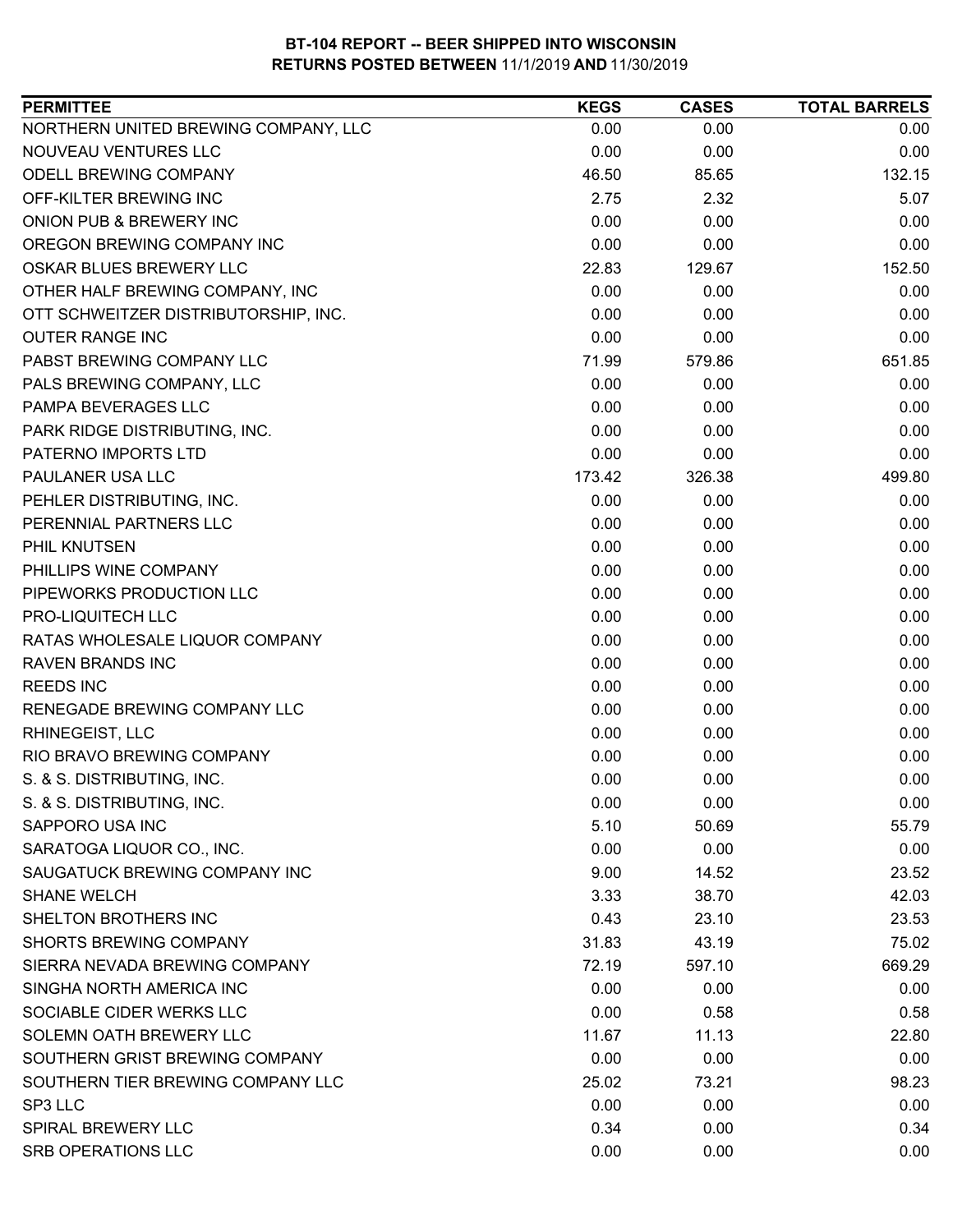| <b>PERMITTEE</b>                     | <b>KEGS</b> | <b>CASES</b> | <b>TOTAL BARRELS</b> |
|--------------------------------------|-------------|--------------|----------------------|
| ST KILLIAN IMPORTING CO INC          | 77.71       | 189.47       | 267.18               |
| STANLEY STAWSKI DIST CO INC          | 0.00        | 56.21        | 56.21                |
| <b>STEVE CRIDER</b>                  | 0.00        | 0.00         | 0.00                 |
| STONE BREWING CO LLC                 | 16.85       | 246.75       | 263.60               |
| <b>SUGAR CREEK ACQUISITION LLC</b>   | 3.33        | 0.00         | 3.33                 |
| <b>SUMMIT BREWING COMPANY</b>        | 175.65      | 366.29       | 541.94               |
| SUN KING BREWING CO LLC              | 0.00        | 0.00         | 0.00                 |
| SUPERIOR BEVERAGES LLC               | 0.00        | 0.00         | 0.00                 |
| <b>SURLY BREWING COMPANY</b>         | 255.17      | 326.44       | 581.61               |
| SURVILLE ENTERPRISES CORP            | 0.00        | 0.00         | 0.00                 |
| SYLWESTER KOLAKOWSKI                 | 0.00        | 0.00         | 0.00                 |
| TABLEBLUFF BREWING CO INC            | 0.00        | 0.00         | 0.00                 |
| TAXMAN BREWING COMPANY LLC           | 0.00        | 0.00         | 0.00                 |
| <b>TERRAPIN BEER COMPANY LLC</b>     | 62.17       | 215.48       | 277.65               |
| THE BROOKLYN BREWERY CORPORATION     | 0.00        | 0.00         | 0.00                 |
| THE BRUERY LLC                       | 10.00       | 24.58        | 34.58                |
| THE GAMBRINUS COMPANY                | 88.00       | 268.25       | 356.25               |
| THE GREAT LAKES BREWING CO           | 183.68      | 277.09       | 460.77               |
| THE R.S. LIPMAN COMPANY              | 0.00        | 0.00         | 0.00                 |
| THE RARE BARREL LLC                  | 0.00        | 0.00         | 0.00                 |
| THE TRI CITY BREWING COMPANY         | 0.00        | 0.00         | 0.00                 |
| THOMAS A DORAIRAJ                    | 0.00        | 0.00         | 0.00                 |
| <b>TIGHTHEAD BREWING COMPANY</b>     | 0.00        | 0.00         | 0.00                 |
| <b>TODD FYTEN</b>                    | 0.00        | 0.00         | 0.00                 |
| <b>TOPPLING GOLIATH INC</b>          | 180.00      | 355.08       | 535.08               |
| <b>TORI-VERDI GROUP LLC</b>          | 0.00        | 0.00         | 0.00                 |
| TRIANGLE DISTRIBUTING COMPANY, INC.  | 0.00        | 0.00         | 0.00                 |
| TROIKA BREWING COMPANY LLC           | 0.00        | 0.00         | 0.00                 |
| <b>TRUCKEE CRAFT BREWING</b>         | 0.00        | 0.00         | 0.00                 |
| TRVE BREWING COMPANY LLC             | 0.00        | 0.00         | 0.00                 |
| TWO BEERS BREWING CO LLC             | 0.00        | 0.00         | 0.00                 |
| <b>TWO BROTHERS BREWING COMPANY</b>  | 0.00        | 69.68        | 69.68                |
| <b>UINTA BREWING COMPANY</b>         | 0.00        | 0.00         | 0.00                 |
| UNITED STATES BEVERAGE LLC           | 0.00        | 0.00         | 0.00                 |
| UNITED STATES DISTILLED PRODUCTS CO. | 0.00        | 194.92       | 194.92               |
| UPLAND BREWING COMPANY INC           | 0.00        | 0.00         | 0.00                 |
| VINO.COM LLC                         | 77.93       | 104.26       | 182.19               |
| VOODOO BREWING COMPANY INC.          | 0.00        | 0.00         | 0.00                 |
| WARSTEINER IMPORTERS AGENCY INC      | 0.00        | 0.00         | 0.00                 |
| <b>WDI LLC</b>                       | 0.00        | 0.00         | 0.00                 |
| <b>WDI LLC</b>                       | 0.00        | 0.00         | 0.00                 |
| <b>WEIN BAUER INC</b>                | 0.00        | 0.00         | 0.00                 |
| <b>WETTEN IMPORTERS INC</b>          | 0.00        | 0.00         | 0.00                 |
| WEYERBACHER BREWING CO INC           | 0.00        | 0.00         | 0.00                 |
| WHINER BREWERY LLC                   | 2.16        | 3.99         | 6.15                 |